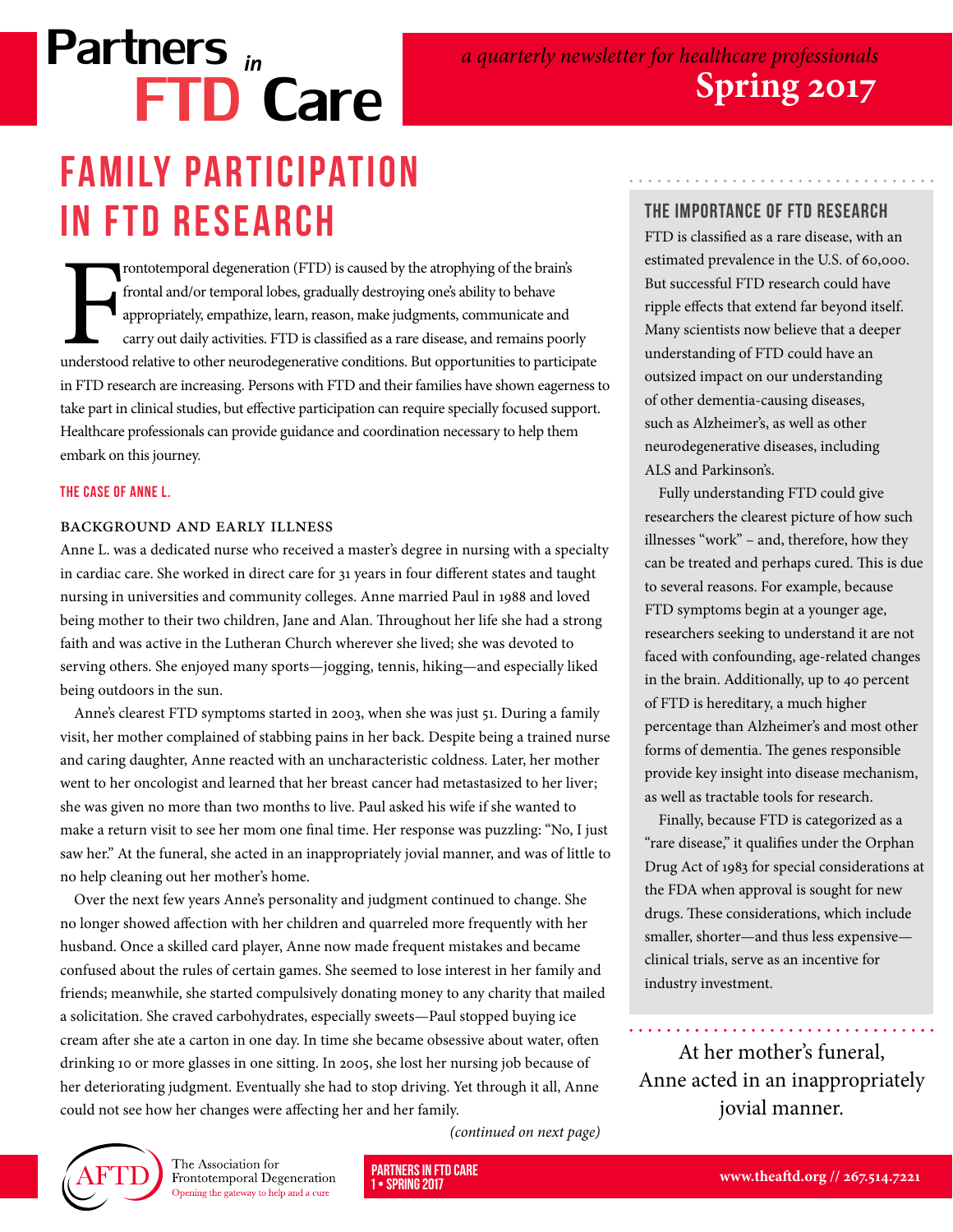#### FTD Research: Urgently Needed, Uniquely Challenging

Scientists have made substantial progress in understanding how FTD affects the brain. However, there are still many gaps in our knowledge and no effective treatments, creating an urgent need for more research—and for study participants.

Families who choose to take part in FTD research often do so in the hope that the results will help others, even if they themselves don't directly benefit. Participating in research can present certain challenges, however, and families should be prepared to encounter them. Travel to an academic research center, for example, can be time-consuming and expensive, and may not be reimbursed. Cognitive and behavioral symptoms can make unfamiliar settings like airports and hospitals stressful for both the person with FTD and the care partner accompanying them. And the study protocol itself, which may include procedures people with FTD find confusing or difficult, such as remaining still during MRI scans, can be an additional source of stress. As symptoms increase in later stages of the illness, these challenges mount, eventually reaching a point where the affected individual is no longer physically capable of continuing in the study.

Research on FTD, particularly clinical trials of new drugs, also poses unique challenges to investigators. Simply recruiting enough participants for a study can be difficult; although FTD is the most common dementia in people under the age of 60, it's still uncommon compared to other neurodegenerative disorders. The difficulty of diagnosing FTD accurately raises questions about a prospective volunteer's eligibility to participate, while mistakes in differentiating FTD subtypes or determining underlying pathology in the absence of a known genetic mutation may lead to mismatches. For example, a person may be enrolled in a study evaluating a drug to treat FTD-tau when they have FTD-TDP-43. Finally, delays in diagnosis—on average, FTD is diagnosed three and a half years after symptom onset—make it hard to determine if a new drug is ineffective or simply being tested too late in the course of the disease.

Families need to be aware of the demands of participation before committing to take part in FTD research; with preparation, many of the burdens of those demands can be reduced. And both persons diagnosed and their caregivers should know how deeply their efforts to participate are appreciated. Because the number of people affected by FTD is small, every person who contributes to FTD research can make a big difference.

In April 2006, Paul began to investigate why Anne was acting so differently. Six months of doctor's appointments followed, including visits to two primary care physicians, two psychologists, a psychiatrist and a neurologist. Finally, after undergoing neuropsychological testing, she was diagnosed with behavioral variant FTD (bvFTD).

#### Decision to Participate in Research

After Anne's diagnosis, Paul began to search for additional information about FTD. Although his family lived in North Carolina, he reached out to an academic medical center in the Midwest to schedule an appointment for a second opinion in late 2006. The medical center's director spoke about the research value of receiving postmortem brain tissue donations from people with FTD. This sparked Paul's interest in doing anything possible to help others affected by this devastating disease.

The following year he attended an FTD education conference in Philadelphia and found that Anne met the criteria for a longitudinal FTD study at a nearby academic research center. The study would include the opportunity to donate her brain, both to confirm her diagnosis and to contribute to research. Paul felt confident that, given his wife's nursing background, she would want others to learn from her experience. With Paul as her Power of Attorney, they enrolled in late 2007.

During Paul and Anne's first visit, the center's research team met with them to discuss the protocol and to obtain informed consent. Several days of tests followed, including a neuropsychological evaluation, simulated driving test, lumbar puncture, genetics testing and a functional MRI, plus an exam by the center director. The study protocol required them to return every six months for additional evaluation. Paul and Anne participated for four years, absorbing the cost of travel and lodging themselves. In the beginning the greatest obstacle to participation was arranging care for their middle-school-aged children.

As her disease progressed, Anne remained content and cooperative but developed additional symptoms. Her judgment continued to decline, as did her awareness of safety. She needed more assistance with activities of daily living and required constant monitoring, which started making travel stressful for Paul.



The Association for Frontotemporal Degeneration Opening the gateway to help and a cure

2 • SPRING 2017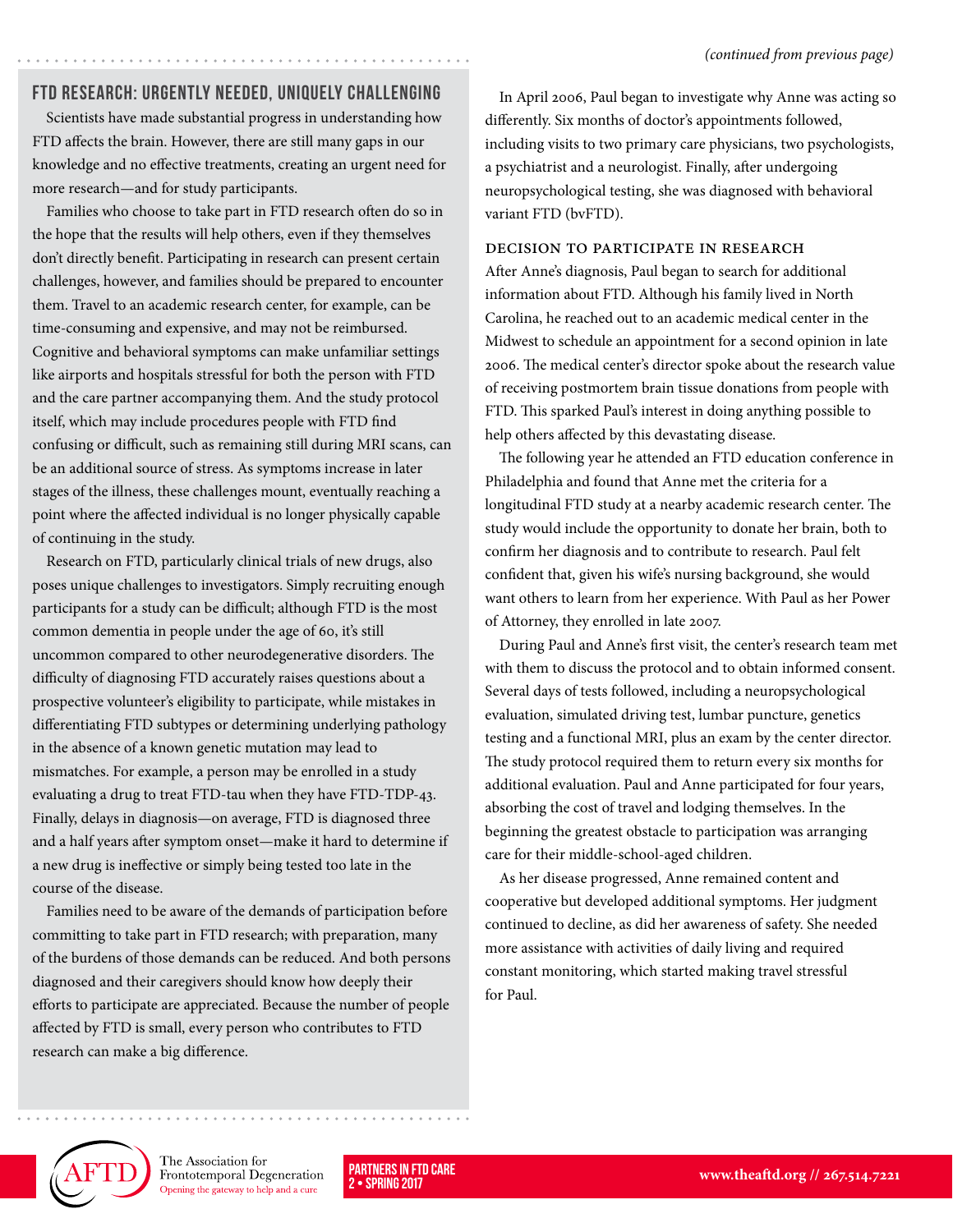#### A Second Study

In October 2008, Paul took Anne to participate in an additional FTD research study, conducted by the National Institute of Neurological Disorders and Stroke (NINDS), part of the National Institutes of Health (NIH) in Maryland. To be accepted for the study, he had to provide her diagnosis history—which he had already compiled for her Social Security Disability Insurance application—as well as detailed information about his wife's symptoms, diet, family history, exposures, etc. (Anne's sister helped to gather family history information.)

Paul's parents flew from California to North Carolina to stay with Jane and Alan, while Paul and Anne travelled to NIH. They arrived the day before the start of the study, appreciative that NIH covered all travel and lodging. Travel had become complicated due to Anne's symptoms, particularly her compulsive eating and drinking. Ignoring the "fasten seatbelt" sign, she searched the airplane for food and something to drink (water, coffee, soda). She took Trazodone to help calm her nonstop need to drink, but it interfered with her ability to sleep.

Getting through hospital security on the first morning was unnerving. Anne was confused. She did not want to give up her bags or go through the metal detector. Checking in and finding the clinic took a long time.

Paul and Anne met for several hours with the lead researcher, who confirmed that the testing was purely to better understand the how the brain's frontal lobes function. This was a broad research study only; NIH did not see anyone on an ongoing basis. The researcher reviewed informed-consent documents with them and explained they were free to leave at any time. Testing was to occur in daily 90-minute sessions over the course of four days.

One of the sessions involved a PET scan, which would use glucose to watch Anne's brain functioning and activity. To ensure the procedure's effectiveness, she could not have caffeine after noon the day before, and no food or drink after midnight. Since she typically snacks and drinks all night, Paul had to hide her food stashes and monitor her constantly. It was a stressful night.

The day of Anne's PET scan, the radiologist inserted a thin tube into her wrist, drawing blood at very specific intervals to measure her glucose levels. The researchers were concerned that Anne's frequent need to use the bathroom would interfere with the testing, but the PET scan went well. However, after lunch, when the researchers tried to conduct an MRI, she was too active, so part of it had to be re-done.

On their last day in Maryland, Paul met with the clinic director to review the results of Anne's PET scan and MRI. They showed that her frontal lobe was atrophying, which was the cause of her

issues with judgment, organization and executive functions; meanwhile, her temporal lobe, which is more associated with language, had relatively fewer issues. These results would be shared with Anne's neurologist back home.

The doctor told Paul to provide Anne with daily mental stimulation and physical exercise, and recommended continued professional and informal support for himself and their children. The doctor invited Paul to follow up with him and explained the importance of advocacy and seeking funding for FTD, since little was happening with the drug companies. While there were a few difficult moments during the trip, Anne was content and generally cooperative the whole time.

#### Research in Middle-Stage Disease

As Anne's FTD progressed, she needed more assistance with her activities of daily living. Paul needed to work, but could not leave her home alone. So, in early 2010, she started attending an adult day program, where she could be supervised and safely interact with other people. The staff was very patient and understanding of Anne's condition, although over time her actions made some attendees quite unhappy. For example, she developed a fondness for coats, so she would walk around taking people's coats for herself.

Eating became Anne's most dangerous activity, requiring close supervision. She ate very quickly, and, since she refused to wear dentures, had perilously few bottom teeth with which to chew her food. She did not understand that hard foods like raw carrots presented a choking hazard. Anne also became incontinent. Wet clothes, bedding and furniture were an ongoing problem at home and at her day program, even though she wore Depends.

Nevertheless, Anne developed a comfortable daily routine. Always an avid reader, she now kept busy reading magazines, although she often spent the whole day on a single page. She also would compulsively work through word-search magazines. It was no longer possible to carry on a conversation with Anne; she would endlessly perseverate a single phrase—e.g. "I'll be meeting you in the car" or "I'll be putting on my seatbelt." Risperidone, an antipsychotic, was helpful with agitation during the day; and though Klonopin helped her sleep soundly at night, bedtime was often a struggle.

Traveling to the research site had become complicated due to Anne's symptoms, particularly her compulsive eating and drinking.



The Association for Frontotemporal Degeneration Opening the gateway to help and a cure

3• SPRING 2017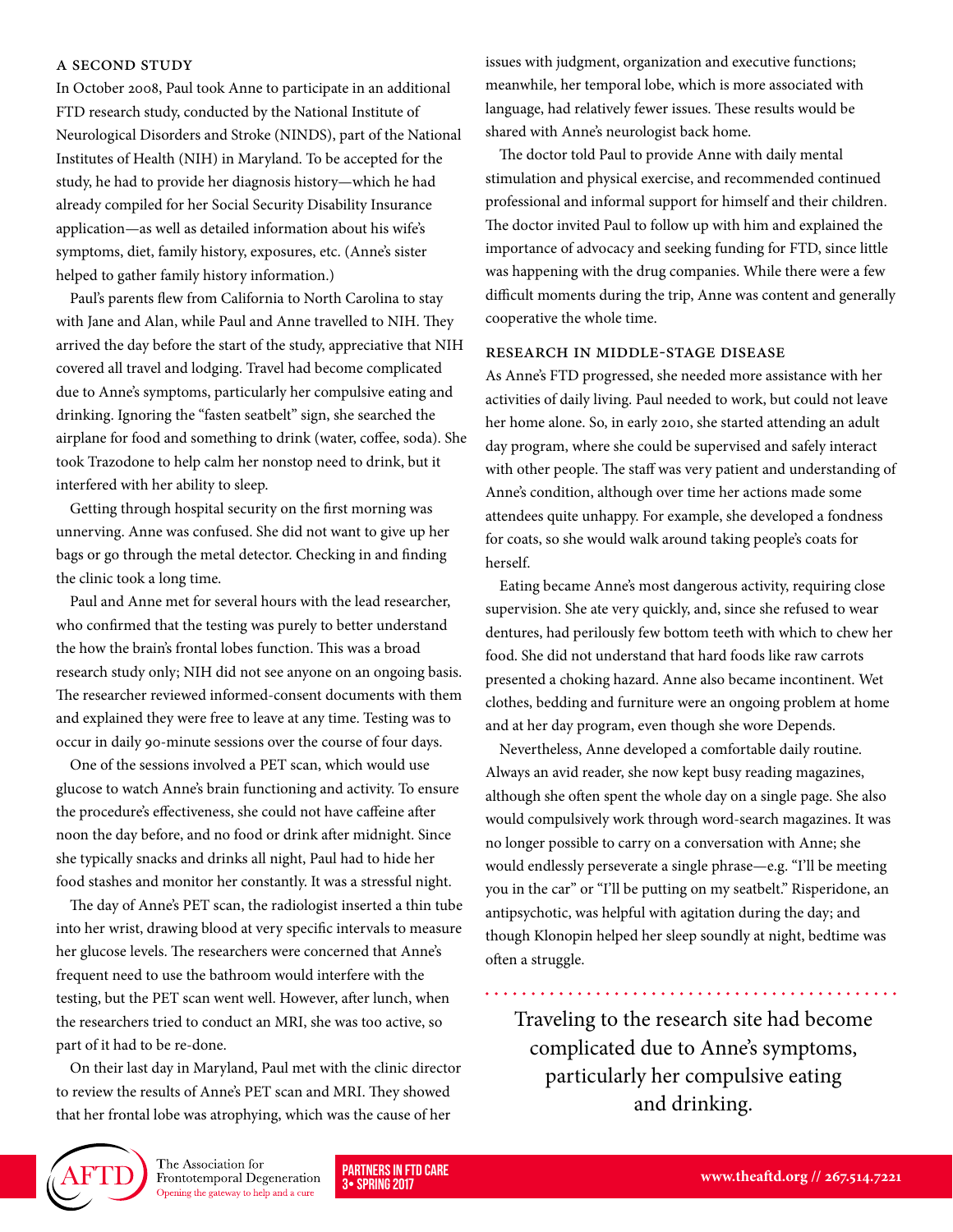Travel to the study site in Philadelphia became increasingly difficult. Paul could not let Anne out of his sight for a moment, which made using the bathroom in public a stressful task—family bathrooms were hard to find. She moved quickly; if left alone, she would become distracted and get lost. On one trip Paul was so afraid she would wander out of their hotel room, he blocked the door with a heavy coffee table. He had no idea how the research team helped her to sit still for the tests, but appreciated that they gave him the chance to take a break. All other times, he had to be "on."

In October 2011, they flew to Philadelphia one last time. The center's director did an evaluation and confirmed that Anne's disease had progressed to the point that it could now be considered "middle stage." Given this fact—and since Anne could no longer effectively take the required tests—Paul and the director decided that it was no longer necessary to make the exhausting journey to Philadelphia to participate in research. The director thanked them for their participation.

Because Anne and Paul registered for brain donation with the center in Philadelphia, researchers there would conduct a brain autopsy upon Anne's death, identifying the disease pathology and, together with the longitudinal clinical data, helping researchers to understand FTD. The researchers were clear that participants would not gain personally from the research, but still Paul quietly hoped he would. He learned from his meetings with the director at each visit, but never got feedback from the testing data.

#### Advanced Dementia and Brain Donation

Over the next year, Anne's decline quickened. She was no longer as sharp; even singing church songs with her family was getting harder. In the spring, Paul started to look at assisted living facilities. He knew that, with Jane and Alan leaving for college in the fall, caring for his wife by himself would become too difficult. At the suggestion of a geriatric care manager and with the help of a friend, he found a group home that focused on caring for people with various kinds of dementia. Encouraged by his children, Paul placed Anne in the group home in early June. Since Jane and Alan hadn't yet left for college, they helped their father adjust to his wife's absence.

Anne quickly adapted to her new environment. Paul and the kids visited twice a week, singing songs, reading to her. Paul began to recover from the strain of caregiving, and felt he had found new ways to "reach" Anne.

In early October the staff reported that Anne was getting more agitated and difficult to contain. Then, in November, she choked while eating breakfast and lost consciousness.

Anne was put on life support. At the hospital, her family made care decisions according to her wishes. She donated a kidney to someone who badly needed it, which they knew would thrill her.

Anne passed away with family at her side. The local hospital coordinated the donation of her brain with the center in Philadelphia for FTD research, as Paul had previously arranged. An autopsy confirmed FTLD-tau pathology.

A brain autopsy would identify the disease pathology and help researchers better understand FTD.

### **Questions for Discussion**

**What did Paul expect to gain from participation in several different FTD studies? Was there benefit to Anne or his family?**  Paul learned how important brain donation is to FTD research when Anne obtained a second opinion at an academic research center. While Paul knew she would not directly benefit from the research, he became interested in doing whatever they could to help others affected by the disease. He felt confident that, given his wife's nursing background, she would agree. The first longitudinal study offered participants access to clinicians who were experts in FTD, as well as the opportunity for brain donation. A brain autopsy would provide a definite diagnosis and contribute to research, both of which were important to Paul. He gained insight from meetings with the director at each visit, but never any feedback from the testing data. The NIH study was purely for research purposes so the investigators could better understand the functioning of the frontal lobes of the brain.

# **Partners in FTD Care Advisors**

**The Partners in FTD Care initiative is the result of collaboration among AFTD, content experts and family caregivers. Advisors include: Sandi Grow, RN, caregiver • Lisa Gwyther, LCSW, Duke Family Support Program • Barbara Harty, GNP, UNTHSC • Susan Hirsch, MA, HCR ManorCare • Jill Shapira, PhD, RN • Rebekah Wilson, MSW**

**AFTD extends special thanks to this issue's special guest contributor, Paul Lester, a former FTD caregiver and current member of the AFTD Board.** 

**For permission to reprint this material in whole or in part, contact partnersinftdcare@theaftd.org**



The Association for Frontotemporal Degeneration Opening the gateway to help and a cure

4 •SPRING 2017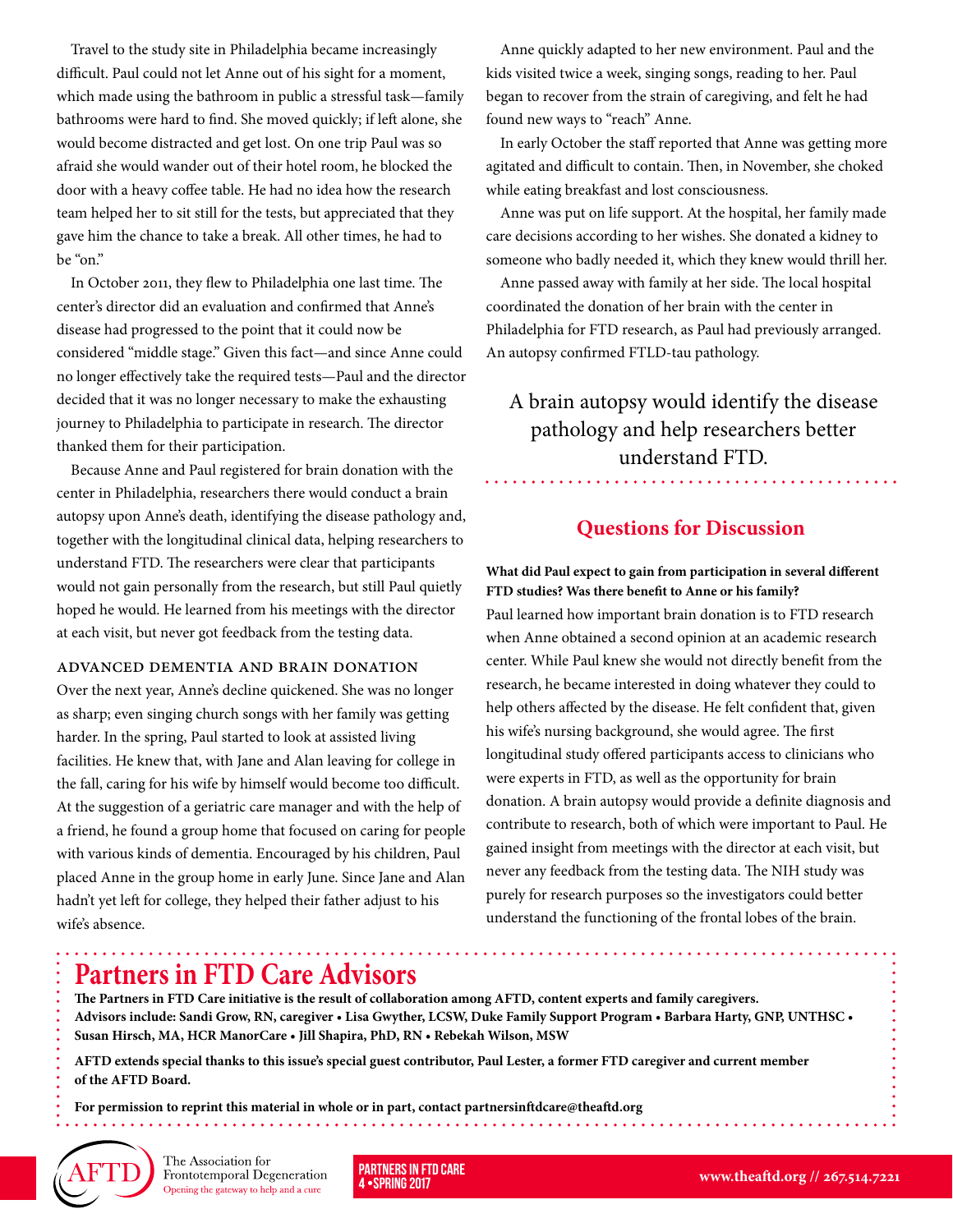Researchers shared the results of brain imaging and other clinical information with Anne's doctors at home to guide her care.

**What challenges had to be overcome to continue to participate?** 

Paul was grateful that his wife remained pleasant and cooperative throughout, and that they could absorb the cost of airfare, train fare and lodging, which were not funded in this study. Their greatest challenges involved Anne's ability to travel as her cognitive and behavioral symptoms increased. Paul could not leave her for a moment or she would become distracted and get lost. Airport security confused her; she did not want to give up her bags or go through the metal detector. Her compulsive eating and drinking routines caused challenges. Public family bathrooms were hard to find, and Paul could not let her use the bathroom alone. She ignored the airplane's "fasten seatbelt" sign as she sought food and drink. Paul had to limit caffeine after noon the day before the PET scan and restrict food and drink after midnight, which required him to hide all her food stashes and monitor her constantly. The PET scan required drawing blood from her wrist at very specific intervals to measure the glucose levels. Researchers were concerned about Anne's frequent need to go to the bathroom, especially during a 90-minute test. At one point she was too active during an MRI scan and it had to be done again. After four years, travel to the study site became too difficult, and she was no longer able to complete necessary tests in the protocol.

#### **How did family, friends and healthcare providers support Anne and Paul's participation in research?**

Paul and Anne did not have family that lived close by but were active in their local faith community. When it was clear that his wife had no insight and would not be hurt or worried about what he shared, Paul decided to be open with their friends about her diagnosis and the challenges their family would face. He shared whatever he thought others needed to know in order to be supportive. While it was his decision to enroll in research, their extended family recognized that Anne would be pleased that her experience would benefit others, and they supported Paul's decision. Her sister gathered family history information needed for the NIH study. Paul's parents flew from California to North Carolina to stay with Jane and Alan while Paul and Anne were in Maryland. When his wife moved to a group home, Paul informed staff of her plan to participate in brain donation. He ensured that her chart contained all the information needed to carry out that plan, should she die unexpectedly. In Anne's case, the local hospital ended up coordinating donation of her brain with the academic research center.

## Current Research Opportunities for People with FTD

Several types of studies are open to families who want to participate in FTD research:

**FTD Disorders Registry**: This is the most inclusive research opportunity. Participation is open to individuals diagnosed with an FTD disorder, as well as family members, caregivers and friends of a person diagnosed. For more information visit www.ftdregistry.org.

**Natural History Studies**: In natural history studies, researchers observe participants over time and document the changes in their health. The National Institutes of Health funded two natural history studies of FTD in 2014: Advancing Research and Treatment of Frontotemporal Lobar Degeneration (ARTFL) and Longitudinal Evaluation of Familial Frontotemporal Dementia Subjects (LEFFTDS). These studies are currently recruiting participants through a network of 15 clinical centers in the U.S. and Canada. ARTFL includes both sporadic FTD (meaning an occurrence of FTD without any family history) and familial FTD, while LEFFTDS is open only to individuals with one of the three most common gene mutations in FTD (MAPT, GRN, or C9ORF72). There may be additional restrictions on participation.

- **• ARTFL**: To find an ARTFL site near you and learn about opportunities to participate, email [JoinARTFL@ucsf.](mailto:JoinARTFL@ucsf.edu) [edu](mailto:JoinARTFL@ucsf.edu) or call (415) 476-7777 today. Find more information about the ARTFL study at [ClinicalTrials.gov.](http://Clinicaltrials.gov)
- **• LEFFTDS**: More information about the LEFFTDS study and contact information for the clinical coordinators at specific trial sites is also available at ClinicalTrials.gov.

**Clinical Trials**: This is a special type of clinical research study used to test a new treatment, diagnostic tool or prevention strategy. (A chart explaining how researchers use clinical trials to evaluate new treatments can be found at the National Institutes of Health's website.) To minimize the possibility that irrelevant factors will confuse the study results, researchers develop strict eligibility guidelines, so not everyone who would like to participate will be able to do so.

The most common clinical trials are those that evaluate new medications, also known as drug trials. Clinical trials of FTD medications are currently recruiting participants; information can be found on the AFTD website and at [ClinicalTrials.gov.](http://ClinicalTrials.gov)

(continued on next page)



The Association for Frontotemporal Degeneration Opening the gateway to help and a cure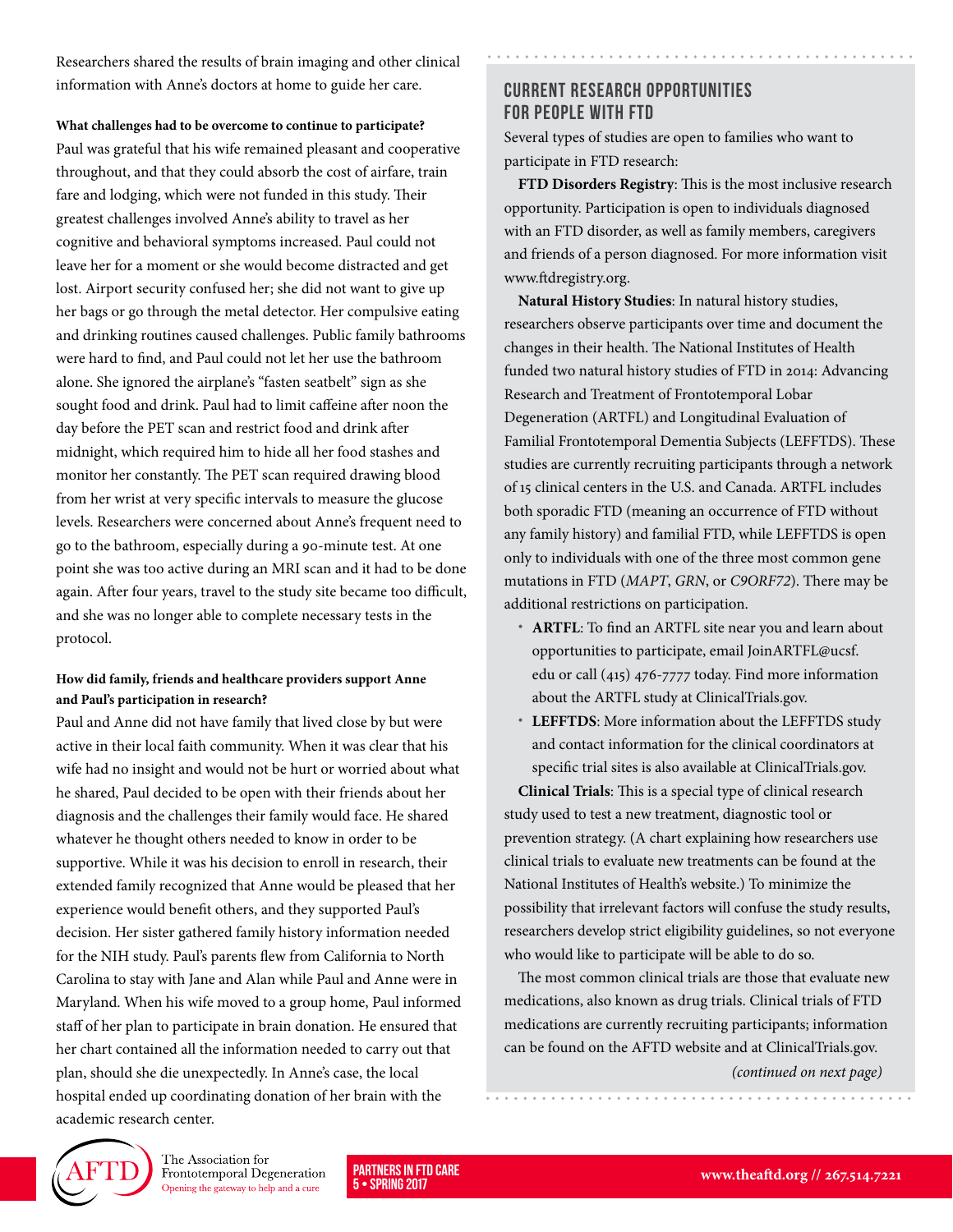# Troubles & Tips

**Q: A woman in our hospice program wanted to enroll her husband for brain donation. One of our staff found information online and helped her to pre-register with a brain bank interested in neurodegenerative disorders. When he died, there were complications and the autopsy coordinator said that brain donation would be impossible. Only the wife's dogged round-the- clock advocacy made it happen. What can we tell families to make this process better?** 

A: Advanced planning and clear communication are key! Brain tissue intended for research must be obtained within 24 hours of death. Meeting this deadline requires coordination between the research center or brain bank, the family, the pathologist or autopsy technician, the funeral home, and hospice or residential care providers – a process that can easily lead to unexpected complications.

The decision to donate a loved one's brain for research is a sensitive personal matter, yet doing so requires considerable paperwork, logistical planning and potentially some cost to the family. Providers and other family members can help ensure that the primary caregiver has a full understanding of the process by referring them to reputable sources of information as early as possible (AFTD and the resources below can help). Encourage the caregiver to take time to explore options and understand how they may differ. When the potential donor and family pre-register with a research center or brain bank the staff there will provide information about the donation process, costs to the family (if any) and contact information for the autopsy coordinator. Because the needs of researchers and storage capacity of the facility can change over time, some people choose to pre-register with more than one brain bank.

The autopsy coordinator will provide paperwork to complete and instruct the family about gathering clinical and neurological records. The value of pathology studies on the donated brain is greatly increased when considered in light of clinical information from the course of progression during life. Requesting documentation from physicians can take time.

The primary caregiver should communicate their wish to participate in brain donation with family, friends and providers. This education can help others to understand and respect the caregiver's choice and support the process. The brain bank autopsy coordinator will provide contact information and steps to follow at the time of death that can be shared with others involved with the diagnosed persons care as needed.

When notified of a brain donation designation, the administrator of a care facility will educate staff and include relevant contact information (for example, for the patient's funeral home) and other instructions in the resident's chart. The administrator should also confirm that staff know how to obtain consent from the family at the time of death. To prevent this information from getting lost over time as the chart grows thicker, a good practice is to put it in a separate section marked Do Not Remove. Families should carry the autopsy coordinator's contact information with them at all times, and ask that the outside of the chart or notice by the bed indicate the donor status. Timely execution of the plan upon death is critical.

Two resources that may be helpful to families considering brain donation are:

- **•** [Brain Support Network](https://www.brainsupportnetwork.org/brain-donation/brain-donation-requirements-and-process/): Offers assistance to people interested in brain donation, including an informative article on the requirements and process.
- **•** Brain Donor Project: Assists families in making a brain donation to one of six brain banks in the NeuroBioBank network. These brain banks are located in New York, Boston, Baltimore, Miami, Pittsburgh and Los Angeles.

#### (**Research Opportunities**, continued from previous page)

**Brain Donation**: Another way people with FTD and their families can participate in research is to donate the brain of the affected individual to an FTD research center or a brain bank, a facility that collects and stores donated brain tissue for future research. Brain donation requires planning. Each center or brain bank has criteria for enrollment and study protocols they must follow. Upon enrollment, families should confirm whether they will receive a pathology report. If a patient qualifies for the research program, there may be little cost to the family, but the details of what is and is not reimbursed should also be confirmed with the brain bank.



The Association for Frontotemporal Degeneration Opening the gateway to help and a cure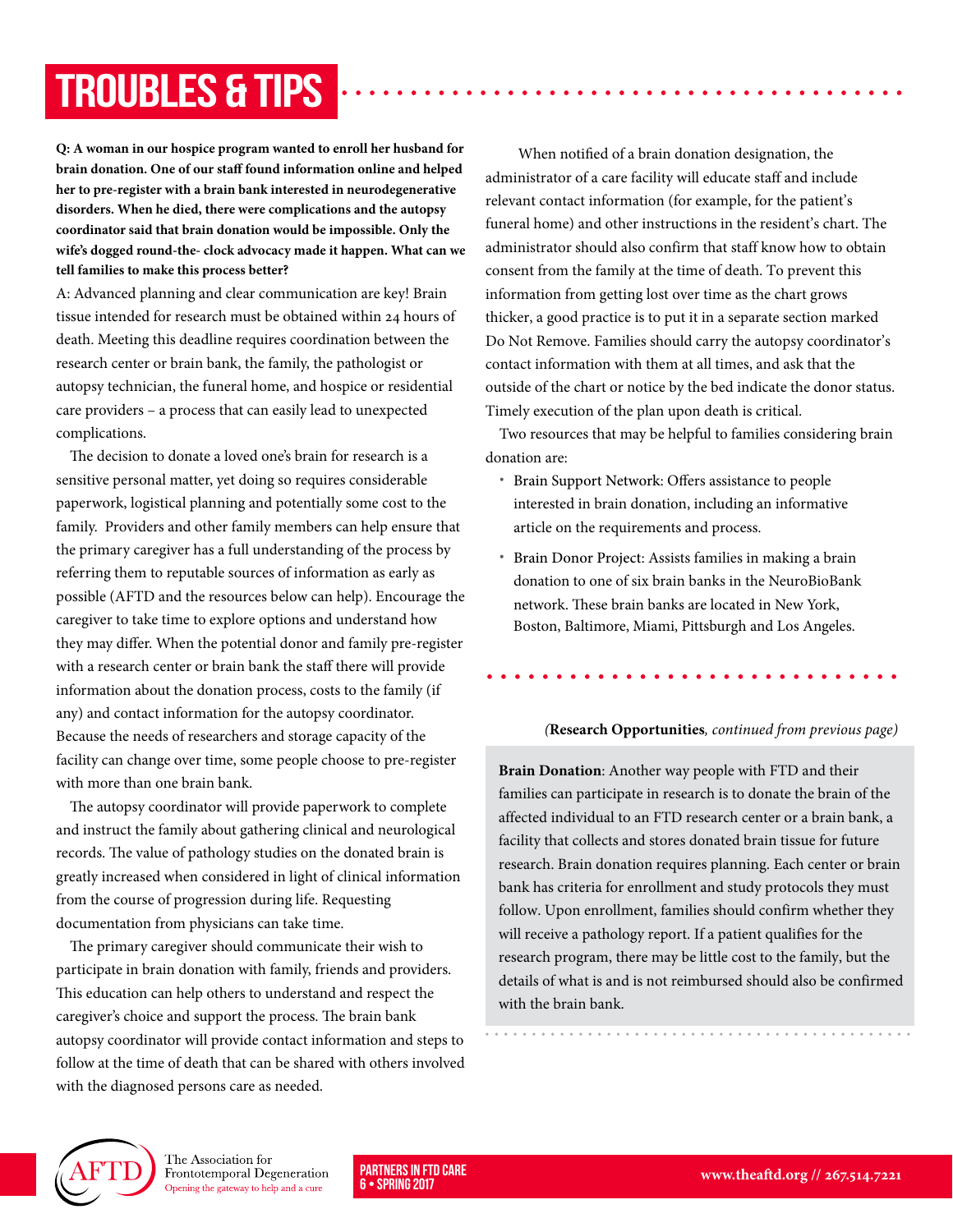

# Facilitating Participation in FTD Research

Scientists have made substantial progress in understanding how FTD affects the brain. However, there are still many gaps in our knowledge and no effective treatments, creating an urgent need for more research—and for willing volunteers. Family members, friends and health professionals can support study participants in many ways.

# Understanding and finding FTD research studies

- **•** Learn how to evaluate research participation options. Ask questions about the research site(s), funder(s) and qualifications of the researchers.
- **•** Encourage people with FTD and their family members to join the FTD Disorders Registry: www.FTDregistry.org.
- **•** Visit www.ClinicalTrials.org and search for FTD-related key words ("frontotemporal dementia," "primary progressive aphasia," etc.) for information and eligibility criteria for studies.
- **•** Sign up for AFTD's newsletter and visit the AFTD website—[www.theaftd.org—](http://www.theaftd.org)for updates about FTD research and emerging studies.
- **•** Consider brain donation early and pre-register with at least one brain bank.

# Help the caregiver identify what resources are available to facilitate participation, such as financial help.

## Supporting participation

- **•** Encourage the person diagnosed and their caregiver/research partner to share their motivation to participate in research with family, care managers, day program and facility staff who may not understand why research participation is so important to the family and all those affected.
- **•** Help the caregiver identify what resources are available to facilitate participation, such as financial help; some may be consumed by caregiving and not be able to investigate fully.
- **•** Assist the primary caregiver to gather necessary medical history, clinical evaluations and test results.
- **•** Use creativity to help the caregiver get the person with FTD to go to the study. People with FTD may not think they have an illness or understand the purpose of the study. Some may see the clinical/research team only once per year; it can be challenging to get them to go back again. Many important studies require multiple visits over time. Long-term commitments to basic research may prove difficult for families, notwithstanding the "carrot" of medication testing.
- **•** View online videos of research procedures in the study with the participant to help them prepare. Some videos are available at https://www.alzheimers.org.uk/researchvideos.
- **•** Review facility policies regarding patients involved in pharmaceutical clinical trials. Meet with the clinical staff to discuss the study and their specific roles in it (for example, do they document specific behaviors?).